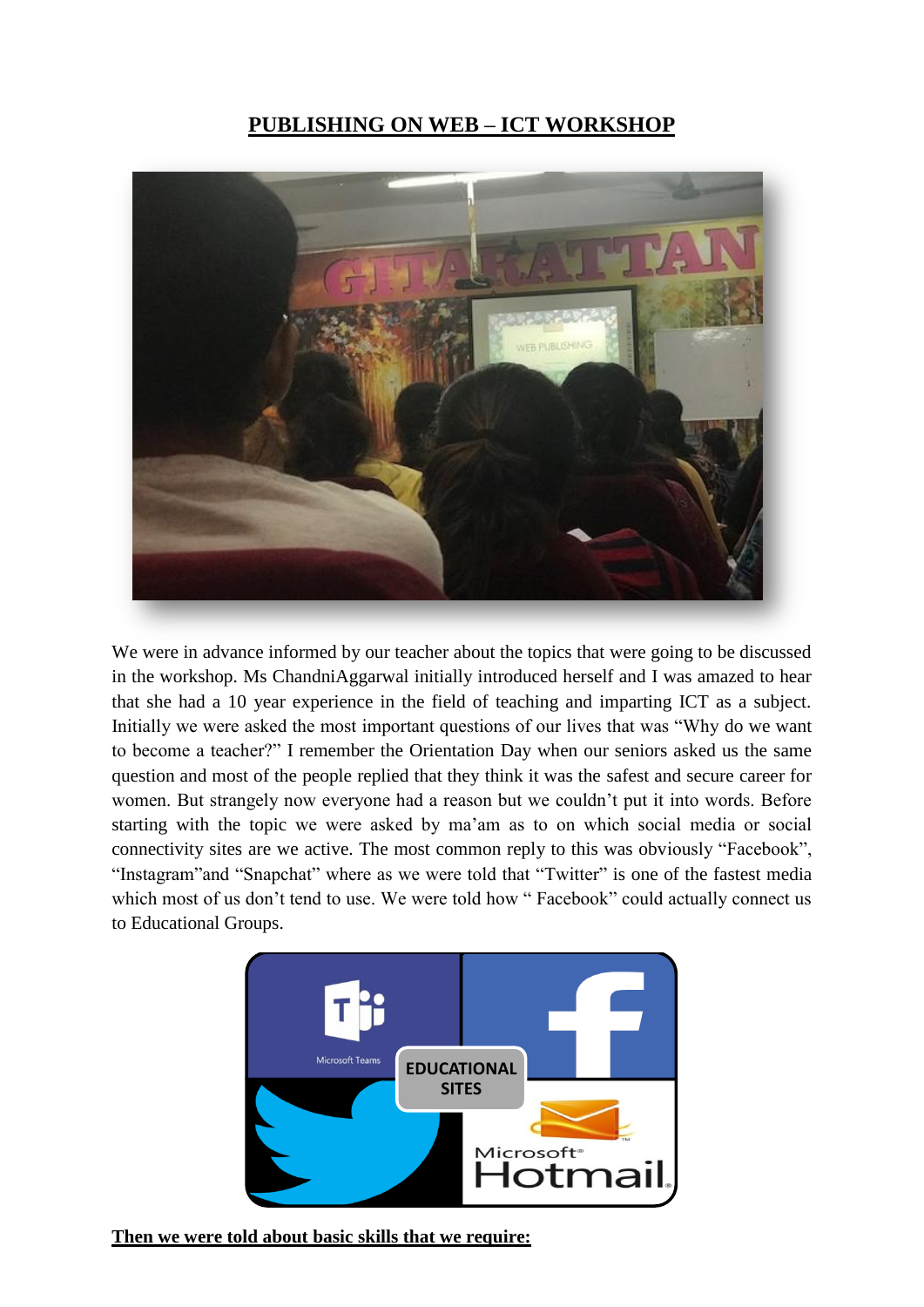- Communication
- Thinking
- Leadership
- Goals & it's Priority
- Information & Resource Management
- Identifying what is most important for you
- Learning Skills
- Say Yes or No
- Self Management Skills

Later we were told as to how could we as teachers for our own teaching communities and share lesson plans , marks of students, through teacher groups that we can form on [https://education.microsoft.com/Start/WelcomeM](https://education.microsoft.com/Start/Welcome)s.Chandni asked us to form our accounts on hotmail so that we could practically practice the group formation on the PC in the practical session that was to be held the next day.

Coming to the most interesting part of the Workshop was the "Personality Test". We were asked to view pictures that were to be shown to us on the projector and see the picture that we observe at first among the 4 in 1 or 3 in 1 pictures. Each option had points and in the end we were to add up our marks and see the test results as to what our personality is like . It was obviously just a test which did not hold true but everyone got so engrossed in calculating their test results. All in all it was a very productive and interesting workshop.



Coming to the next day that was the practical session in which we had to make an account and Chandni ma'am gave us some codes which we had to redeem in order to gain certificates